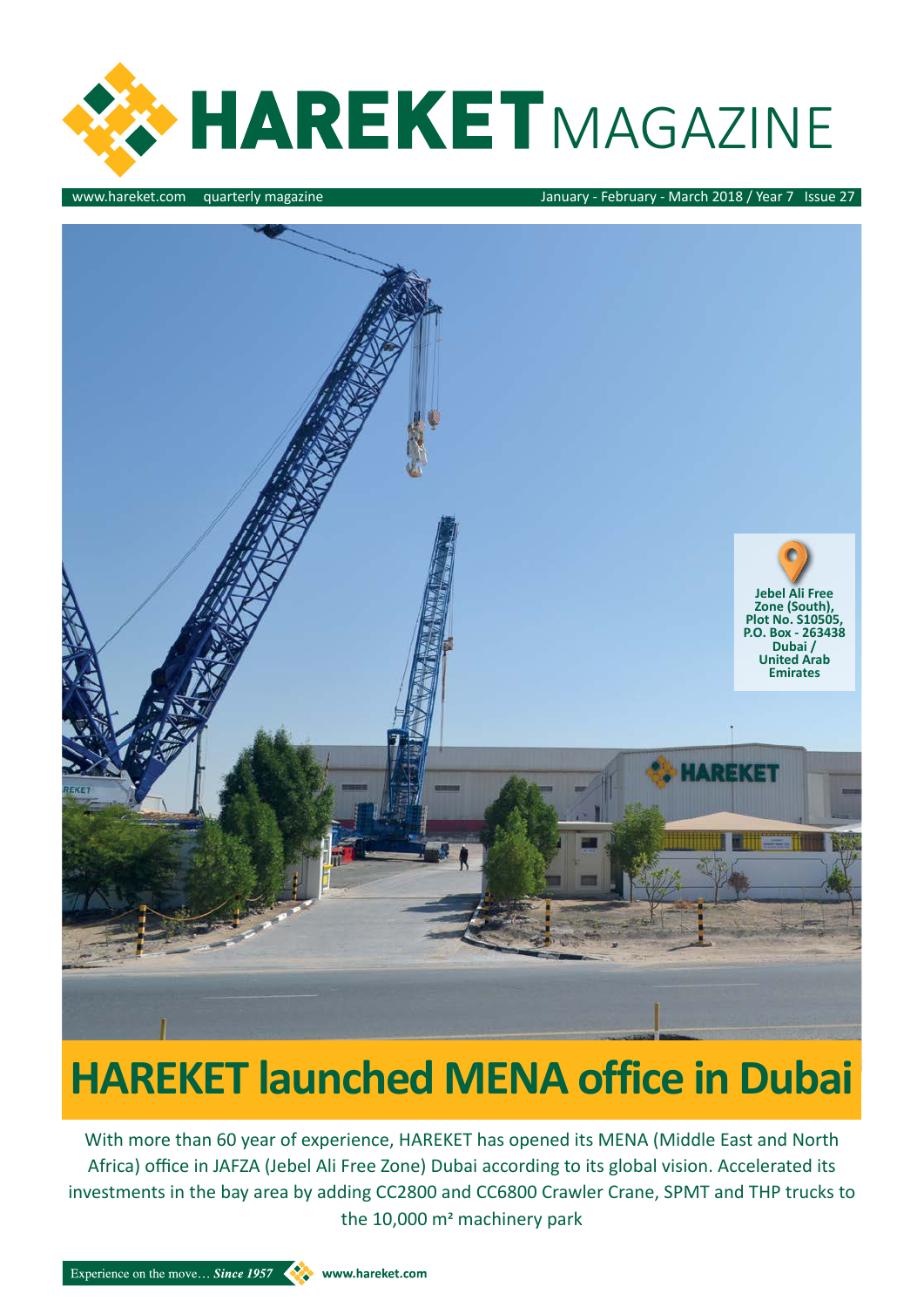

**2**



## **RailCars of Seyrantepe subway has been transported**

**HAREKET,** successfully completed the transportation of 68 RailCar within the scope of Seyrantepe Metro Project.<br>The cars belonging to the Hyundai Rotem were taken from Adapazarı and transported to Seyrantepe Metro Station 68 RailCar within the scope of Seyrantepe Metro Project. The cars belonging to the Hyundai Rotem were taken from Adapazarı and transported to Seyrantepe Metro Station. While Liebherr LTM1200 and Demag AC200 were delivered by putting down on the rails, and the transports were performed with Faymonville 4x6 axle trailers The works had started in May 2017 and completed in February 2018.

**AREKET** is putting<br>
its mark on many<br>
important projects,<br>
and one of them,<br>
it performed<br>
transportation of 6 vessel trailers<br>
for Uzmanlar Gemi 33M x 9m x its mark on many important projects, and one of them, it performed for Uzmanlar Gemi. 33M x 9m x 17m sized trailers weighing 660 tonnes were transported from the Başiskele Free Zone to the pool at Uzmar Shipyard. During the transportation, **HAREKET** used 2x16 axle SPMT flatbed trailers and 2xPPUs and it also used a 400 tonnes crawler crane. While the first transports started in March 2018, the last transport was carried out in June.

> **SORUMLU YAZI İŞLERİ MÜDÜRÜ EDİTÖR YAYINA HAZIRLAYAN BASKI HAREKET PROJE TAŞIMACILIĞI VE YÜK MÜHENDİSLİĞİ A.Ş. Yayın Türü:** Yaygın süreli, üç ayda bir yayınlanır. HAREKET'Lİ

Experience on the move... Since 1957 WWW.hareket.com



## **Tug boat transportation completed successfully**

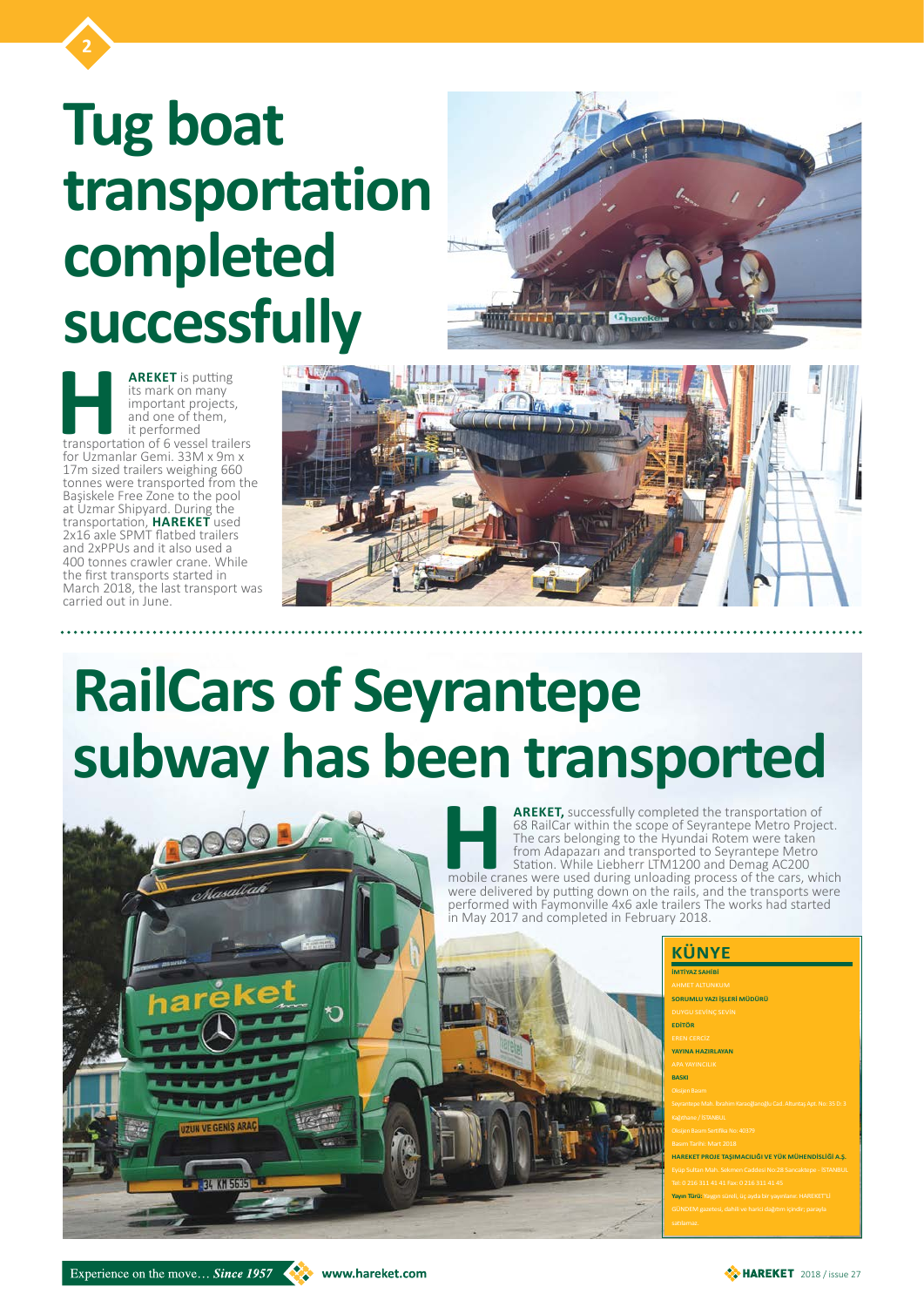

#### **Installation of wind turbines owned by Çorum Municipality were performed**

**HAREKET** put its signature under many Wind Power Plant<br>
Projects realized in Turkey and It completed installation<br>
works by performing transportation of four LT 80 model<br>
1000 kW wind turbines and HH65M wind power plant<br> Projects realized in Turkey and It completed installation works by performing transportation of four LT 80 model 1000 kW wind turbines and HH65M wind power plant from Bandırma to Çorum. Liebherr LTM1750, in the installation phase of the project, while a total of 10 extension trailers, which their number of axles varying from 4 to 8, were preferred for transportation. The works which started in November 2017 were completed in February 2018 without any problems.



**HAREKET** is continuing to take part in many important projects, and it carried out the lifting operation of Heat Exchanger for Worley Parson Company for in order to increase the capacity of MEG unit in Sangachal Terminal projects, and it carried out the lifting operation of Heat Exchanger for Worley Parson Company for in order to increase the capacity of MEG unit in Sangachal Terminal located in Azerbaijan. Heat Exchanger with dimensions in France to Baku. It is lifted by using Liebherr LTM1750 mobile crane. The security measures were kept at maximum because the operation was carried out at active plant area. The project started in March 2018 and planned to be completed in April.

### **Heat exchanger**

#### **installation operation in Baku**

### **We continue to perform yacht transports**

**AREKET** completed transportation of four boats<br>weighing 220 tonnes. The boats with a size of<br>32m x 8m x 11,6m were taken from Numarine<br>Hangar located in Gebze Organized Industrial Zor<br>and moved to Tuzla RMK shipyard. Whil weighing 220 tonnes. The boats with a size of 32m x 8m x 11,6m were taken from Numarine Hangar located in Gebze Organized Industrial Zone and moved to Tuzla RMK shipyard. While 16 axes SPMT flatbed trailer and + 1 PPU were used for transportation, 400-tonnes crawler crane was preferred for lifting the boats. Transports that started in 2016 were performed in different time periods and the last boat was delivered to Tuzla RMK shipyard in May 2016.